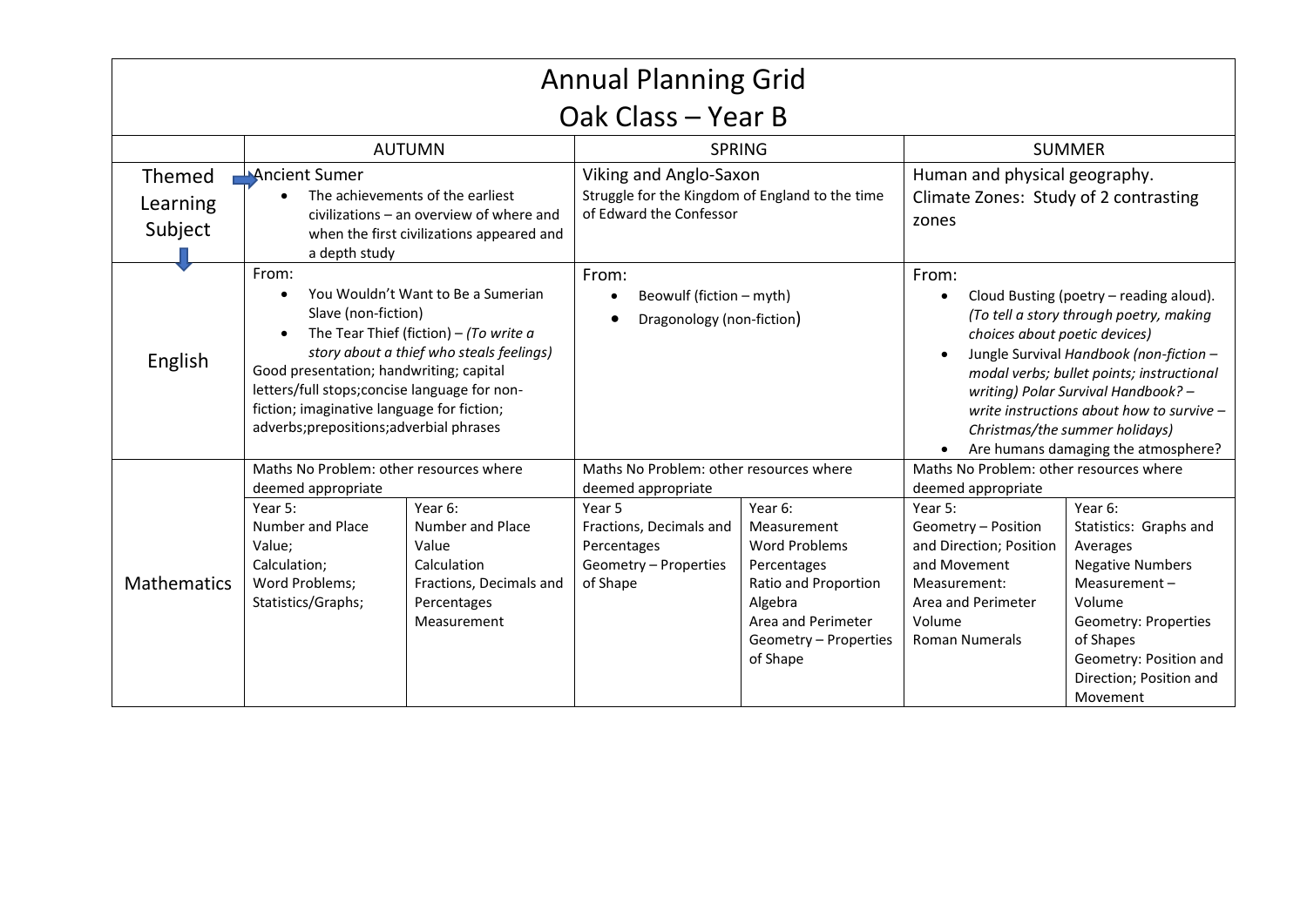| Science                | <b>Earth and Space:</b><br>Describe the movement of the Earth, and other<br>planets, relative to the Sun in the solar system<br>Describe the movement of the Moon relative to<br>the Earth<br>Describe the Sun, Earth and Moon as<br>approximately spherical bodies<br>Use the idea of the Earth's rotation to explain<br>day and night and the apparent movement of the<br>sun across the sky<br>Light:<br>Recognise that they need light in order to see<br>things and that dark is the absence of light<br>Notice that light is reflected from surfaces<br>Recognise that light from the sun can be<br>dangerous and that there are ways to protect<br>their eyes<br>Recognise that shadows are formed when the<br>light from a light source is blocked by an opaque<br>object<br>Find patterns in the way that the size of the<br>shadow changes | <b>Properties and Changes in Materials:</b><br>(Full Term)<br>Compare and group together everyday materials<br>on the basis of their properties, including their<br>hardness, solubility transparency, conductivity<br>(electrical and thermal, and response to<br>magnets.<br>Know that some materials will dissolve in liquid<br>to form a solution, and describe how to recover a<br>substance from a solution.<br>Use knowledge of solids, liquids and gases to<br>decide how mixtures might be separated,<br>including through filtering, sieving and<br>evaporating.<br>Give reasons, based on evidence from<br>comparative and fair tests, for the particular uses<br>of everyday materials, including metals, wood<br>and plastic.<br>Demonstrate that dissolving, mixing and changes<br>of state are reversible changes.<br>Explain that some changes result in the<br>formation of new materials, and that this kind of<br>change is not usually reversible, including<br>changes associated with burning and the action<br>of acid on bicarbonate of soda. | <b>Living Things and Their Habitats (Full</b><br>Term)<br>Linked to Geography topic - using 2<br>climate zones with extreme differences<br>to look at how animals/plants/humans<br>adapt<br>Describe how living things are classified into<br>broad groups according to common observable<br>characteristics and based on similarities and<br>differences, including micro-organisms, plants<br>and animals.<br>Give reasons for classifying plants and animals<br>based on specific characteristics. |
|------------------------|------------------------------------------------------------------------------------------------------------------------------------------------------------------------------------------------------------------------------------------------------------------------------------------------------------------------------------------------------------------------------------------------------------------------------------------------------------------------------------------------------------------------------------------------------------------------------------------------------------------------------------------------------------------------------------------------------------------------------------------------------------------------------------------------------------------------------------------------------|-----------------------------------------------------------------------------------------------------------------------------------------------------------------------------------------------------------------------------------------------------------------------------------------------------------------------------------------------------------------------------------------------------------------------------------------------------------------------------------------------------------------------------------------------------------------------------------------------------------------------------------------------------------------------------------------------------------------------------------------------------------------------------------------------------------------------------------------------------------------------------------------------------------------------------------------------------------------------------------------------------------------------------------------------------------------------|-------------------------------------------------------------------------------------------------------------------------------------------------------------------------------------------------------------------------------------------------------------------------------------------------------------------------------------------------------------------------------------------------------------------------------------------------------------------------------------------------------|
| Religious<br>Education | U2.7 How do Hindus try to be good?<br>2b.4 INCARNATION. Was Jesus the Messiah?<br><b>Christmas</b>                                                                                                                                                                                                                                                                                                                                                                                                                                                                                                                                                                                                                                                                                                                                                   | U2.9: Why is the Torah so important to Jewish<br>people?<br>2b.7: SALVATION: What difference does the<br>resurrection make to Christians?<br>OR: SALVATION: What did Jesus to to save<br>Human Beings?<br><b>Easter</b>                                                                                                                                                                                                                                                                                                                                                                                                                                                                                                                                                                                                                                                                                                                                                                                                                                               | U2.11: Why do some people believe in God and<br>some people not?<br>U2.2: CREATION: Creation and science:<br>conflicting or complementary?                                                                                                                                                                                                                                                                                                                                                            |
| Computing              | 1. Use technology safely, respectfully and responsibly;<br>recognise acceptable/unacceptable behaviour; identify<br>a range of ways to report concerns about content and<br>contact.                                                                                                                                                                                                                                                                                                                                                                                                                                                                                                                                                                                                                                                                 | Understand computer network including the internet;<br>how they can provide multiple services, such as the<br>world wide web; and the opportunities they offer for<br>communication and collaboration.                                                                                                                                                                                                                                                                                                                                                                                                                                                                                                                                                                                                                                                                                                                                                                                                                                                                | Select, use and combine a variety of software<br>(including internet services) on a range of digital<br>devices to design and create a range of<br>programs, systems and content that accomplish<br>given goals, including collecting, analysing,<br>evaluation and presenting data and information.                                                                                                                                                                                                  |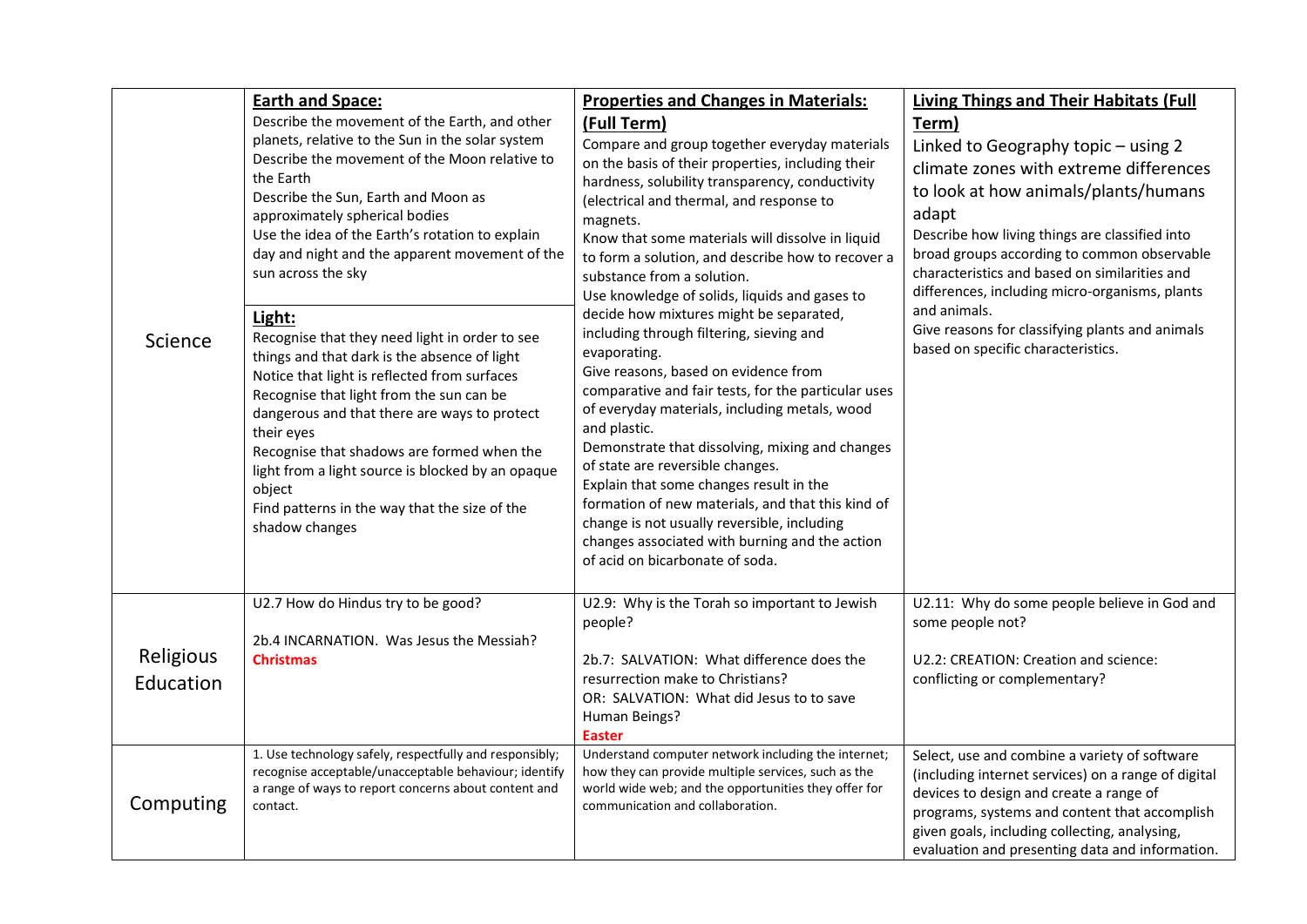|                         | 2. Use search technologies effectively, appreciate how<br>results are selected and ranked, and be discerning in<br>evaluating digital content.<br>Children will create a set of fact cards based on the<br>planets and solar system. They will use the internet to<br>research for facts. They will also produce a<br>PowerPoint based on the planets.                                                                                                                                                                                                                                                |                                                  |                                                                                                                                                                                                                                                                                                                        |          | Children will create PowerPoint based on the 2<br>climate zones selected. PowerPoint to include<br>hyperlinks, video and data                                                                                                                                                                                                                                                                                                                              |                                               |
|-------------------------|-------------------------------------------------------------------------------------------------------------------------------------------------------------------------------------------------------------------------------------------------------------------------------------------------------------------------------------------------------------------------------------------------------------------------------------------------------------------------------------------------------------------------------------------------------------------------------------------------------|--------------------------------------------------|------------------------------------------------------------------------------------------------------------------------------------------------------------------------------------------------------------------------------------------------------------------------------------------------------------------------|----------|------------------------------------------------------------------------------------------------------------------------------------------------------------------------------------------------------------------------------------------------------------------------------------------------------------------------------------------------------------------------------------------------------------------------------------------------------------|-----------------------------------------------|
| History<br>(Chronology) | Sequencing, events, stories, pictures and periods over<br>time to show how different times relate to each other<br>and contribute to a coherent understanding of the<br>past. You don't have to teach topics in chronological<br>order but need to relate the topics you teach to their<br>chronological context.<br><b>Ancient Sumer.</b><br>Different aspects of life, what was it like to live in a city<br>state; how Sumerian inventions had a lasting influence<br>on the wider world; religious beliefs and practices of<br>ancient civilization, analyse a range of artefacts and<br>evidence |                                                  | Sequencing - use timeline to show where Vikings fall<br>in relation to Ancient Sumer<br>Viking raids and invasion<br>Resistance by Alfred the Great and Athelstan, the first<br>King of England<br>Further Viking invasions and Danegeld<br>Anglo-Saxon laws and justice<br>Edward the Confessor and his death in 1066 |          | <b>NOT THIS TERM</b>                                                                                                                                                                                                                                                                                                                                                                                                                                       |                                               |
| Geography               | Locational Geography:<br>Find Ancient Sumer on an old map and then<br>place it in the current world map - look at the<br>equator and tropics to identify location using hot<br>and dry areas.<br>Human and Physical Geography:<br>Explore the unique location of Sumer being<br>between 2 rivers<br>(flood/irrigation/settlements/land use).                                                                                                                                                                                                                                                          |                                                  | Locational Geography:<br>Mapping skills to show invasion routes and trade<br>routes:<br>Geographical skills:<br>Map a route around school and the village to include<br>woods. Use Ordnance Survey maps of area.                                                                                                       |          | Human and Physical Geography:<br>Describe and understand key aspects of:<br>Physical geography, including: climate<br>$\bullet$<br>zones, biomes and vegetation belts,<br>rivers, mountains, volcanoes and<br>earthquakes and the water cycle<br>Human geography including: types of<br>settlement and land use, economic<br>activity including trade links, and the<br>distribution of natural resources<br>including energy, food, minerals and<br>water |                                               |
| Physical<br>Education   | Hockey - attacking and<br>defending skills                                                                                                                                                                                                                                                                                                                                                                                                                                                                                                                                                            | Dance - movement<br>patterns (Sumerian<br>dance) | Tag Rugby - attacking<br>and defending                                                                                                                                                                                                                                                                                 | Netball  | Rounders - throwing<br>and catching                                                                                                                                                                                                                                                                                                                                                                                                                        | Athletics - running and<br>jumping techniques |
|                         | Swimming and water safety (18.9.19 for 10<br>sessions)                                                                                                                                                                                                                                                                                                                                                                                                                                                                                                                                                |                                                  | Gymnastics - flexibility<br>and strength                                                                                                                                                                                                                                                                               | Football | Cricket                                                                                                                                                                                                                                                                                                                                                                                                                                                    | Tennis                                        |
| Art/DT                  | Using a range of art and design techniques with a<br>range of materials<br>Evaluate and analyse creative work using the<br>language of art.                                                                                                                                                                                                                                                                                                                                                                                                                                                           |                                                  | Painting techniques; Drawing<br>Use cotton buds<br>Use aluminium foil<br>Use bubble wrap                                                                                                                                                                                                                               |          | Jackson Pollock -<br>Experimentation<br>canvases based                                                                                                                                                                                                                                                                                                                                                                                                     | Textiles??                                    |